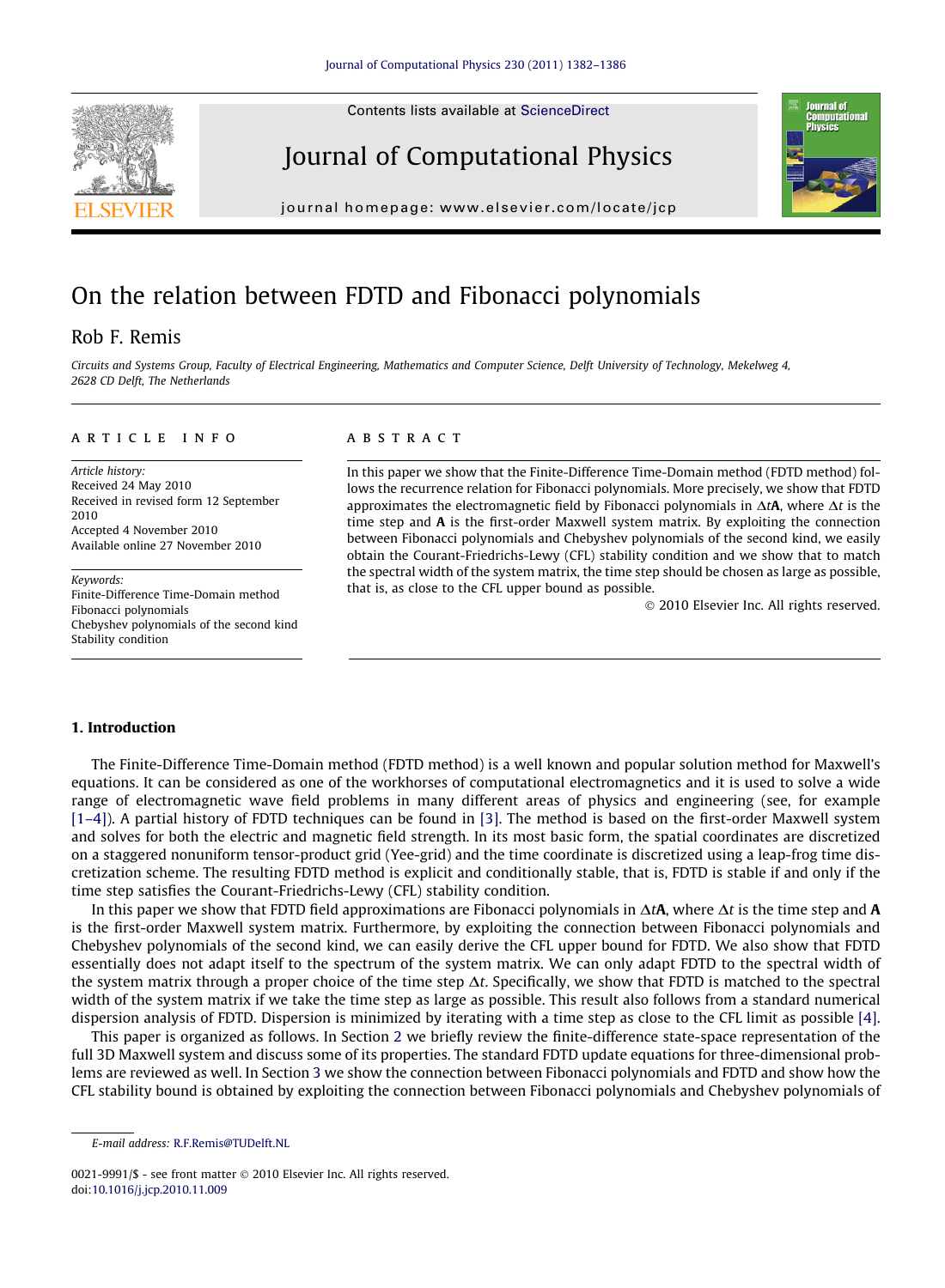the second kind. Furthermore, we also show how we can match FDTD to the spectral width of the system matrix. Finally, the conclusions can be found in Section 4.

#### 2. The finite-difference state-space representation

After discretizing Maxwell's equations in space on a staggered possibly nonuniform Yee-grid [\(\[3,4\]\)](#page-4-0), we obtain the socalled finite-difference state-space representation [\[5\]](#page-4-0)

$$
(\mathbf{D} + \mathbf{M}\partial_t)\mathbf{f} = -\mathbf{w}(t)\mathbf{q}.\tag{1}
$$

In this equation,  $\bf{f}=[e^T,h^T]^T$  is the field vector and  $\bf{e}$  and  $\bf{h}$  contain all time-dependent finite-difference approximations of the electric and magnetic field strength, respectively. The total number of field approximations (unknowns) is denoted by n. Furthermore, the source vector is given by  $\bm{q}=[(\bm{j}^\text{ext})^T,(\bm{k}^\text{ext})^T]^T$ , where  $\bm{j}^\text{ext}$  and  $\bm{k}^\text{ext}$  are the time-independent external finite-difference electric and magnetic current density vectors, and the scalar time-dependent function  $w(t)$  is called the source wavelet or source signature.

The discretized rotation operators are contained in the spatial differentiation matrix

$$
\bm{D} = \begin{pmatrix} \bm{0} & \bm{D}_h \\ \bm{D}_e & \bm{0} \end{pmatrix}.
$$

In this equation,  $D_h$  is the discretized rotation operator (including a minus sign) acting on the magnetic field strength, while  $D<sub>e</sub>$  is the discretized rotation operator acting on the electric field strength. Matrix  $D$  is skew-symmetric with respect to a diagonal and positive definite step size matrix  $W$  (see [\[5,6\]](#page-4-0)). Specifically, we have

$$
\mathbf{D}^T \mathbf{W} = -\mathbf{W} \mathbf{D}.
$$

The medium matrix  $M$  is given by

$$
M = \begin{pmatrix} M_{\epsilon} & \mathbf{0} \\ \mathbf{0} & M_{\mu} \end{pmatrix},
$$

and  $M_e$  and  $M_u$  are diagonal and positive definite medium matrices with (averaged) permittivity and permeability values on the diagonal.

We write Eq. (1) in a more convenient form by premultiplying this equation by the inverse of the medium matrix. We obtain

$$
\partial_t \mathbf{f} = \mathbf{A} \mathbf{f} - w(t) \mathbf{s},\tag{2}
$$

where  ${\bf s}$  =  ${\bf M}^{-1}{\bf q}$  and where we have introduced the system matrix as  ${\bf A}$  =  $-{\bf M}^{-1}{\bf D}.$  The minus sign in the latter definition is for convenience only. The continuous-time solution of Eq. (2) is essentially given by the temporal convolution of the source wavelet  $w(t)$  and the vector exp (At)s.

The system matrix A is skew-symmetric with respect to the diagonal and positive definite energy matrix  $W^{en}$  = WM. More precisely, we have

$$
\mathbf{A}^T \mathbf{W}^{\mathrm{en}} = -\mathbf{W}^{\mathrm{en}} \mathbf{A}
$$

and consequently we know that there exists a matrix  $V$  such that

$$
\mathbf{A}\mathbf{V}=\mathbf{V}\Lambda \quad \text{with} \quad \mathbf{V}^H\mathbf{W}^{\text{en}}\mathbf{V}=\mathbf{I}_n,
$$

and  $A = diag(\lambda_1, \lambda_2, \ldots, \lambda_n)$  (see, for example [\[7\]](#page-4-0)). Furthermore, all eigenvalues  $\lambda_i$  are pure imaginary and therefore we can also write  $\Lambda = i\Sigma$ , where i is the imaginary unit, and  $\Sigma = diag(\sigma_1, \sigma_2, \ldots, \sigma_n)$  with  $\sigma_i \in \mathbb{R}$ ,  $j = 1,2,\ldots,n$ .

#### 2.1. The FDTD update equations

From this moment on, we consider external electric-current type sources only  $(\mathbf{k}^{\text{ext}} = \mathbf{0})$ , since the analysis for external magnetic-type sources runs along similar lines.

Introduce the time instances  $t_n = n\Delta t$ , where  $\Delta t > 0$  is the time step and n a nonnegative integer. The FDTD update equations are given by (see [\[3,4,8\]\)](#page-4-0)

$$
\mathbf{h}(t_{n+1/2}) = \mathbf{h}(t_{n-1/2}) - \Delta t \mathbf{M}_{\mu}^{-1} \mathbf{D}_{e} \mathbf{e}(t_{n})
$$

and

$$
\mathbf{e}(t_{n+1}) = \mathbf{e}(t_n) - \Delta t \mathbf{M}_{\varepsilon}^{-1} \mathbf{D}_{\mathrm{h}} \mathbf{h}(t_{n+1/2}) - \mathbf{I}_n \{w\} \mathbf{M}_{\varepsilon}^{-1} \mathbf{j}^{\mathrm{ext}}
$$

for  $n = 0, 1, 2, \ldots$ , with  $\mathbf{h}(t_{-1/2}) = \mathbf{0}$ ,  $\mathbf{e}(t_0) = \mathbf{0}$ , and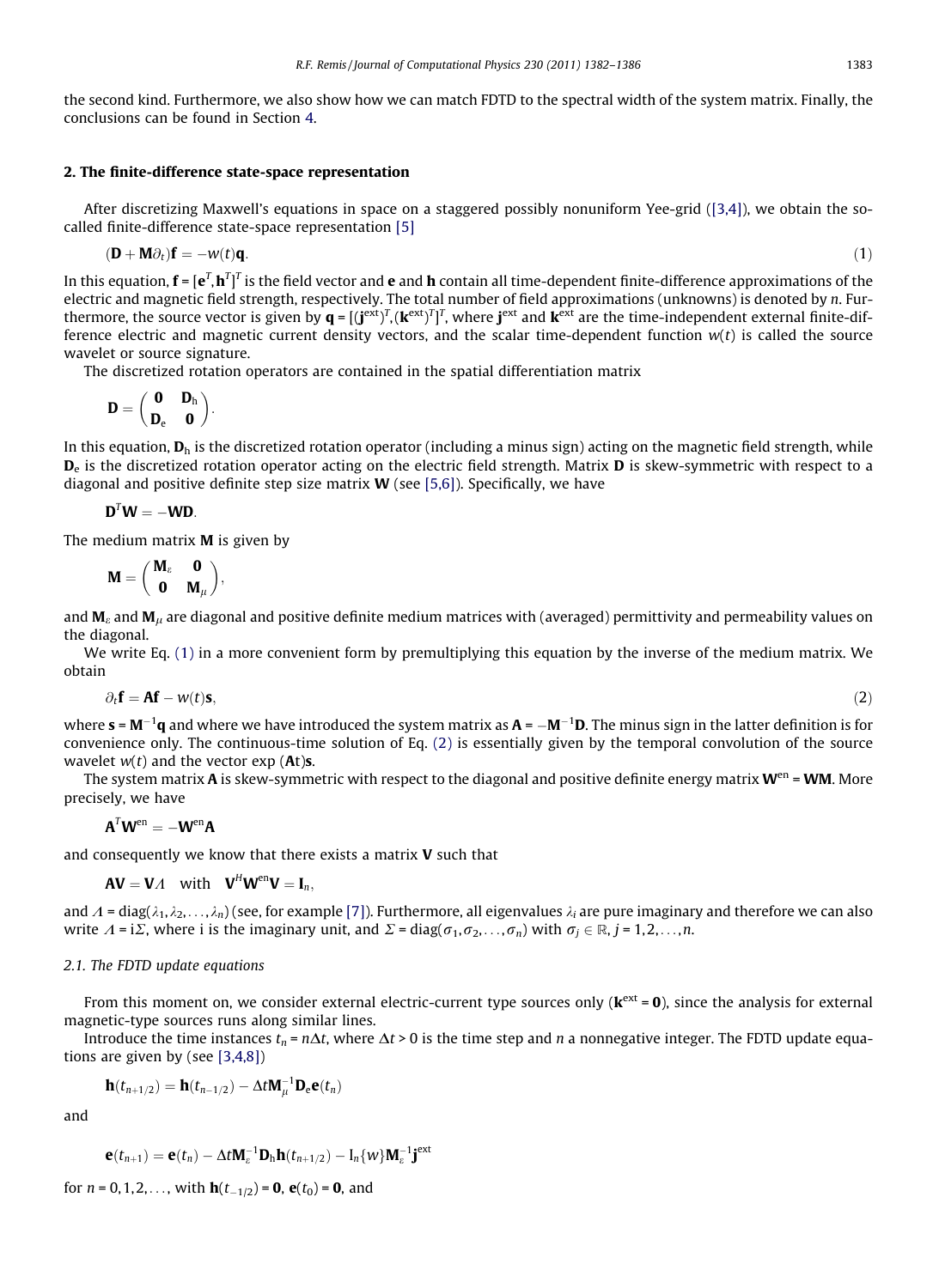$$
I_n\{w\}=\int_{\tau=t_n}^{t_{n+1}}w(\tau)\,d\tau.
$$

For simplicity, we take  $w(t) = a\delta(t)$ , where  $\delta(t)$  is the Dirac delta function and a is a constant amplitude factor. The electromagnetic response to the desired source signature  $w$  (or any other signature for which the chosen spatial grid is suitable) can then be found by convolving  $w(t)$  with the computed FDTD response. This approach is not necessary in what follows, but it simplifies the resulting formulas in the sense that now we do not have to drag along the source vector in the complete updating procedure. More precisely, with  $w(t) = a\delta(t)$ , we have

$$
I_0\{a\delta(t)\}=a \text{ and } I_n\{a\delta(t)\}=0 \text{ for } n\geq 1
$$

and the update equations simplify to

$$
\mathbf{h}(t_{n+1/2}) = \mathbf{h}(t_{n-1/2}) - \Delta t \mathbf{M}_{\mu}^{-1} \mathbf{D}_{e} \mathbf{e}(t_{n})
$$
\n(3)

and

$$
\mathbf{e}(t_{n+1}) = \mathbf{e}(t_n) - \Delta t \mathbf{M}_{\varepsilon}^{-1} \mathbf{D}_{h} \mathbf{h}(t_{n+1/2})
$$
\n<sup>(4)</sup>

for  $n \geq 1$  with

$$
\mathbf{h}(t_{1/2}) = \mathbf{0} \quad \text{and} \quad \mathbf{e}(t_1) = -a \mathbf{M}_{\varepsilon}^{-1} \mathbf{j}^{\text{ext}}.
$$

# 3. Fibonacci polynomials and FDTD

To show the connection between FDTD and the Fibonacci polynomials, we first write the FDTD update Eqs. (3) and (4) in a more compact form. Introduce the FDTD field vectors

$$
\bm{g}_n = \left(\begin{array}{c} \bm{0} \\ \bm{h}\left(t_{\frac{n+1}{2}}\right) \end{array}\right) \quad \text{for} \quad n=0,2,4,\ldots
$$

and

$$
\bm{g}_n = \begin{pmatrix} \bm{e}\Big(\bm{t}_{\frac{n+1}{2}}\Big) \\ \bm{0} \end{pmatrix} \quad \text{for} \quad n=1,3,5,\ldots
$$

The update equations can now be written as

$$
\mathbf{g}_{n+1} = \Delta t \mathbf{A} \mathbf{g}_n + \mathbf{g}_{n-1} \quad \text{for} \quad n = 1, 2, \dots,
$$
 (5)

where A is the system matrix introduced in Section 2. Now the Fibonacci polynomials are defined by the recurrence formula (see, for example [\[9\]\)](#page-4-0)

$$
F_{n+1}(x) = xF_n(x) + F_{n-1}(x) \quad \text{for} \quad n = 1, 2, \dots \tag{6}
$$

with  $F_0(x)$  = 0 and  $F_1(x)$  = 1. The first few Fibonacci polynomials are

$$
F_2(x) = x
$$
,  $F_3(x) = x^2 + 1$ ,  $F_4(x) = x^3 + 2x$ ,  $F_5(x) = x^4 + 3x^2 + 1$ 

and in general we have

$$
F_n(x) = \frac{\left(\frac{x + \sqrt{x^2 + 4}}{2}\right)^n - \left(\frac{x - \sqrt{x^2 + 4}}{2}\right)^n}{\sqrt{x^2 + 4}},
$$

for  $n=0,1,\ldots$  Notice that the degree of  $F_n(x)$  is  $n-1$  and the Fibonacci polynomials are normalized such that  $F_n(1)$  =  $f_n$ , where the  $f_n$  are the Fibonacci numbers. Finally, Fibonacci polynomials are related to Chebyshev polynomials of the second kind via the formula

$$
F_{n+1}(2ix) = \mathbf{i}^n U_n(x),\tag{7}
$$

for  $n = 0, 1, ...$ 

Comparing Eq. (5) with Eq. (6), we observe that

$$
\mathbf{g}_n = F_n(\Delta t \mathbf{A}) \mathbf{g}_1 \quad \text{for} \quad n = 1, 2, \dots
$$

In other words, the FDTD field vectors are Fibonacci polynomials in  $\Delta t$ A acting on the starting (source) vector  $g_1$ . Having established this connection, it is now straightforward to show under what condition the FDTD method is stable. Specifically, using the spectral decomposition of the system matrix, we can write for the nth FDTD vector

<span id="page-2-0"></span>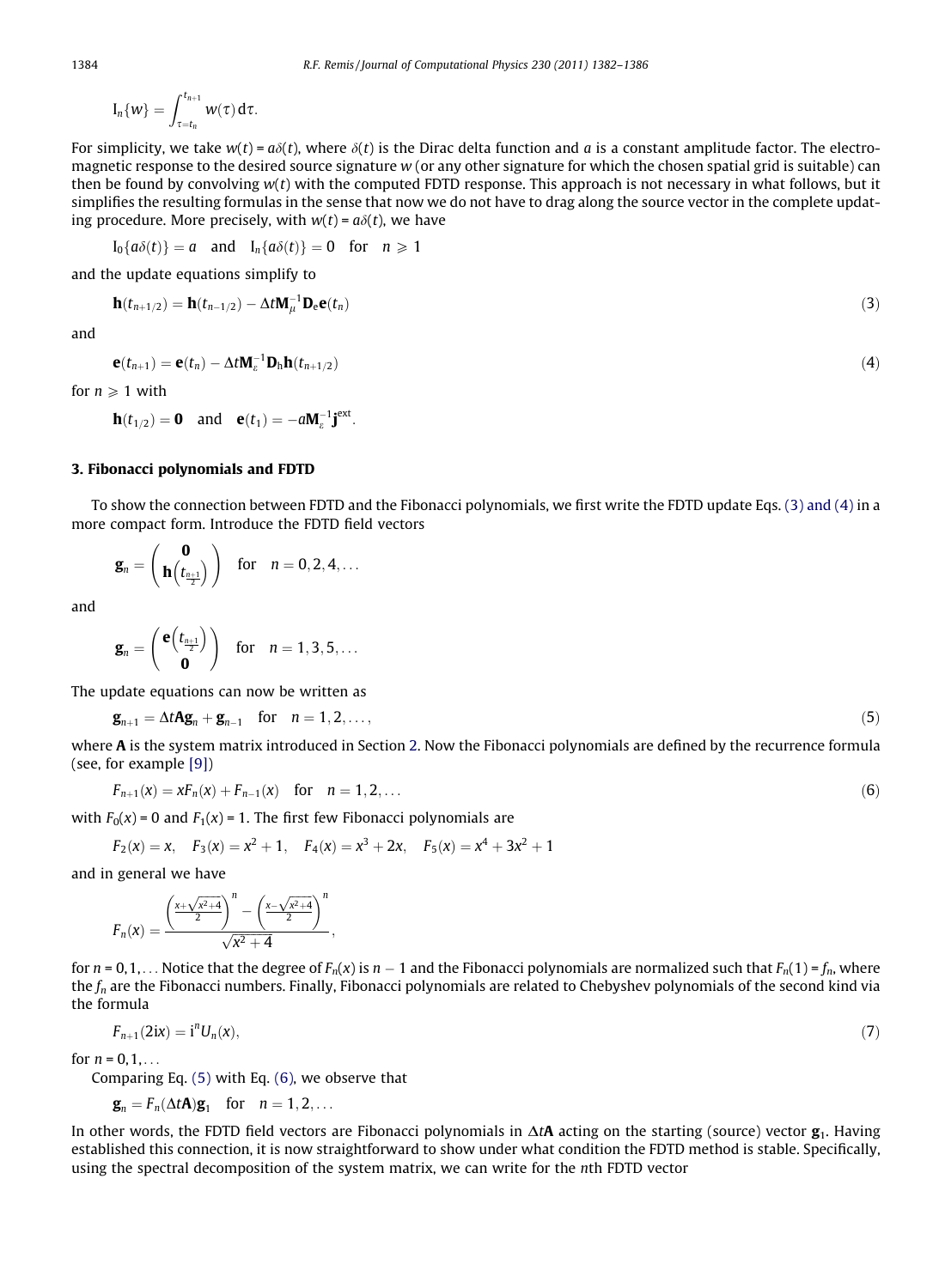$$
\bm{g}_n = \bm{V}\bm{F}_n(\Delta t\bm{\varLambda})\bm{V}^H\bm{W}^{en}\bm{g}_1 = \bm{V}\bm{F}_n\bigg(2i\frac{\Delta t}{2}\bm{\varSigma}\bigg)\bm{V}^H\bm{W}^{en}\bm{g}_1 = i^{n-1}\bm{V}\bm{U}_{n-1}\bigg(\frac{\Delta t}{2}\bm{\varSigma}\bigg)\bm{V}^H\bm{W}^{en}\bm{g}_1,
$$

where we have used Eq. [\(7\)](#page-2-0). Since  $U_n(x)$  is bounded on ( $-1,1$  ) for all  $n\geqslant 0$  and since  $U_n(x)$  becomes unbounded as  $n$  increases for any x not belonging to (–1,1), we conclude from the above result that FDTD is stable if and only if

$$
\Delta t < \frac{2}{\rho(\mathbf{A})},
$$

where  $\rho(A)$  is the spectral radius of matrix A. This is the famous Courant-Friedrichs-Lewy (CFL) stability condition (see [\[5,8,10\]\)](#page-4-0). Explicit expressions for the spectral radius can only be given in special cases. For example, if uniform grids are applied to problems involving homogeneous media, then  $\rho(A)$  can be determined explicitly (see, for example [\[6\]](#page-4-0)). For general inhomogeneous media and grids with variable step sizes, we can either estimate the spectral radius by exploiting the specific structure of the system matrix (see [\[11\]](#page-4-0)), or we can compute it numerically using an iterative eigensolver. For details, we refer to [\[11\]](#page-4-0).

The connection between FDTD and Fibonacci polynomials can also be used to show how FDTD approximates the spectrum of the system matrix. To be specific, suppose that we have carried out  $k$  FDTD iterations using a time step  $\Delta t$ . We then have generated 2k FDTD vectors and we can summarize all these FDTD iterations into a single equation. In particular, setting  $m = 2k$  and  $\mathbf{G}_m = (\mathbf{g}_1, \mathbf{g}_2, \dots, \mathbf{g}_m)$ , we have the summarizing equation

$$
AG_m = G_m T_m + \frac{1}{\Delta t} \mathbf{g}_{m+1} \mathbf{e}_m^T,
$$
\n(8)

where  $\mathbf{e}_m$  is the mth column of the m-by-m identity matrix, and  $\mathbf{T}_m$  is a tridiagonal and skew-symmetric matrix of order m given by

$$
\mathbf{T}_m = \frac{1}{\Delta t} \begin{pmatrix} 0 & -1 & & \\ 1 & 0 & -1 & \\ & & \ddots & -1 \\ & & & 1 & 0 \end{pmatrix}.
$$

The eigenproblem for matrix  $T_m$  can be solved explicitly. In particular, the eigenvalues of matrix  $T_m$  are given by

$$
\zeta_k = 2i \frac{z_k}{\Delta t} \quad \text{for} \quad k = 1, 2, \dots, m,\tag{9}
$$

where

$$
z_k = \cos\left(\frac{k\pi}{m+1}\right) \quad \text{for} \quad k = 1, 2, \dots, m
$$

are the roots of the Chebyshev polynomial  $U_m$  (the roots of the Fibonacci polynomial  $F_{m+1}$  are  $2iz_k$ , cf. Eq. [\(7\)\)](#page-2-0). We observe that the only way to adapt FDTD to the spectrum of the system matrix is through the time step  $\Delta t$ . By selecting the time step as large as possible, that is, as close to the CFL upper bound as possible, the FDTD eigenvalues are essentially distributed over the spectral interval i $\rho(\mathbf{A})(-1,1)$  of the system matrix. More precisely, with

$$
\Delta t=(1-\epsilon)\frac{2}{\rho(\pmb{A})},\quad\text{and}\quad \epsilon>0,
$$

the FDTD eigenvalues are given by

$$
\zeta_k = i \rho(\mathbf{A}) z_k [1 + o(1)] \quad \text{as } \epsilon \downarrow 0.
$$

To put it differently, by selecting the time step as large as possible, we take care of the extremal eigenvalues only. There is no other spectral adaptation in FDTD. This is to be contrasted with approximation methods based on the Lanczos algorithm for skew-symmetric matrices such as the Spectral Lanczos Decomposition Method (SLDM, see, for example [\[12,13\]](#page-4-0)). The Lanczos algorithm also computes a decomposition of a form as given by Eq. (8), but the tridiagonal Lanczos matrix automatically adapts itself to the spectrum of the system matrix as can be seen from the coefficients located along its upper and lower diagonal. In general, these coefficients are not constant (as in FDTD) and change at every iteration. Loosely speaking, the reciprocals of the Lanczos recurrence coefficients act as time steps in a Lanczos method and are generated automatically. There is no explicit time step selection that fixes all eigenvalues as in FDTD.

#### 4. Conclusions

In this paper, we have shown that FDTD field approximations are Fibonacci polynomials in  $\Delta t$ **A**, where  $\Delta t$  is the time step and A the first-order Maxwell system matrix. We have also shown that the CFL stability condition is easily obtained by exploiting the connection between Fibonacci polynomials and Chebyshev polynomials of the second kind. Furthermore,